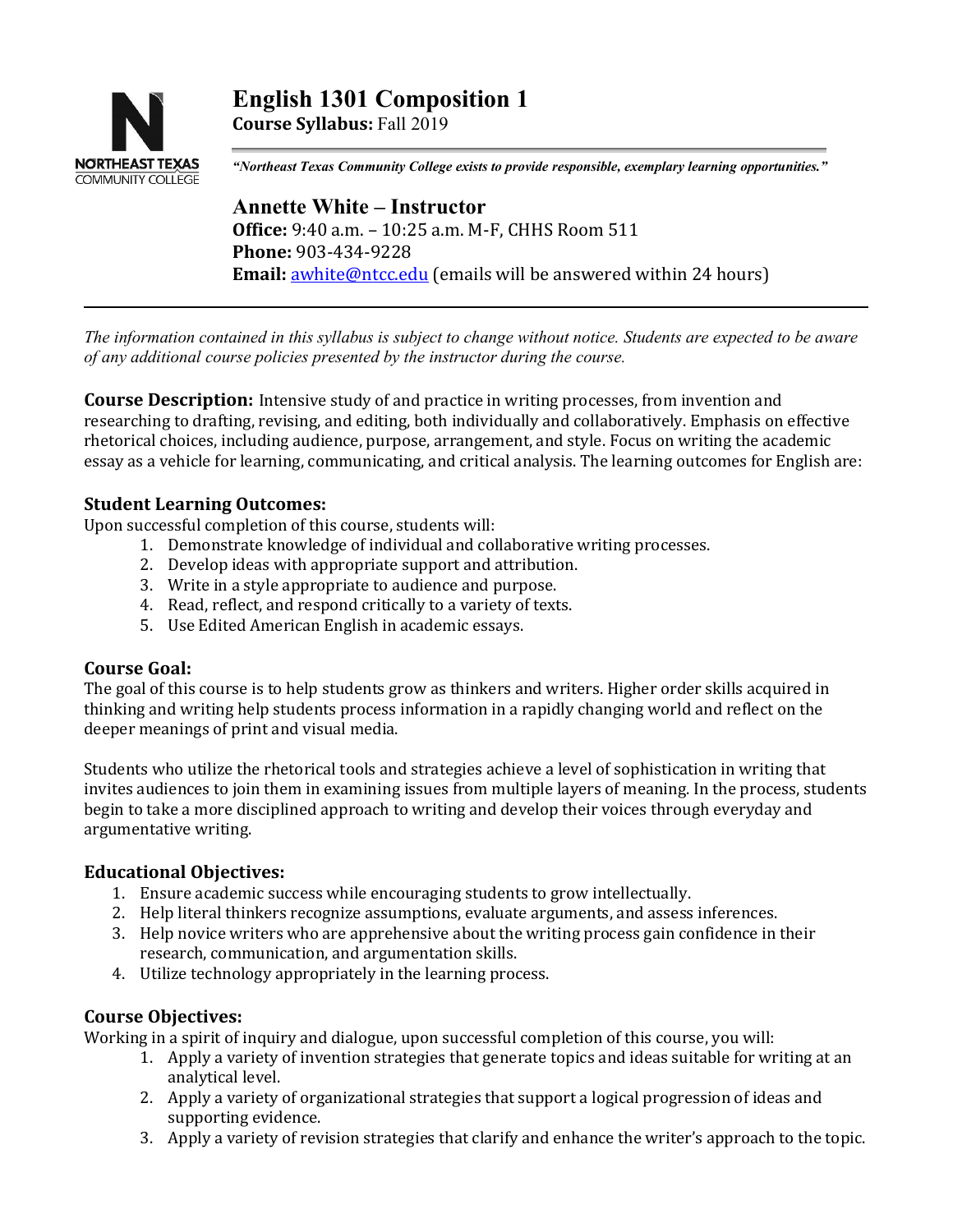Specific learning objectives are listed in each lesson in the learning modules.

# **Course Expectations:**

To complete this course successfully, you should do the following:

- Participate in all course activities.
- Read all textbook assignments.
- Complete the assignments for each lesson.
- Participate actively and meaningfully in all discussions.
- Prepare and submit all writing assignments.

# **Blackboard Tutorials:**

Blackboard tutorials are provided on the blackboard home page or on the menu bar of the home page of the course. Once logged in, you can click on the Help button to find answers to your blackboard questions. Knowing how to navigate through Blackboard will aid in your success this semester.

### **Course Materials:**

Required Textbook: *Everyone's an Author with Readings* 2nd Edition Lunsford/Brody/Ede 1 composition book

### **Assignment Information:**

Conscientious and timely completion of assignments is essential for success in this writing course. The assignments and due dates will be posted in Blackboard under Calendar of Assignments. I will also send out reminders and announcements on Remind. The class code is @bbef88.

Assignments are graded and returned within 72 hours. Essays are graded within one week following the due date with the exception of the final exam which is graded more promptly in order to accommodate the Registrar's guidelines and the campus policies. All papers must be typed in MLA format, saved as .doc or .docx and submitted as attachments in Blackboard. Specific instructions for each essay are posted in the learning modules.

### **Lectures & Discussions:**

Lectures and discussions will be conducted in a face-to-face classroom setting. Students are expected to attend all lectures and participate in discussions. Participation in both face-to-face and online discussion forums is monitored and graded.

### **Evaluation Criteria for Essay Assignments:**

All essays are graded using a content rubric. The rubric is located within the instructions for the essay assignment. It is strongly advised that students become familiar with the rubric criteria before embarking on the writing portion of the assignment.

# **Grading Policy:**

Your assignments will be evaluated using the following point values:

| Syllabus Acknowledgement, Topic Approval, and Course Evaluation | 5%  |
|-----------------------------------------------------------------|-----|
| Discussion (Blackboard and in-class)                            | 15% |
| <b>Rough Drafts and Peer Reviews</b>                            | 15% |
| <b>Homework Assignments</b>                                     | 15% |
| <b>Final Drafts</b>                                             | 50% |
|                                                                 |     |

| <b>TOTAL</b> | 100% |
|--------------|------|
|--------------|------|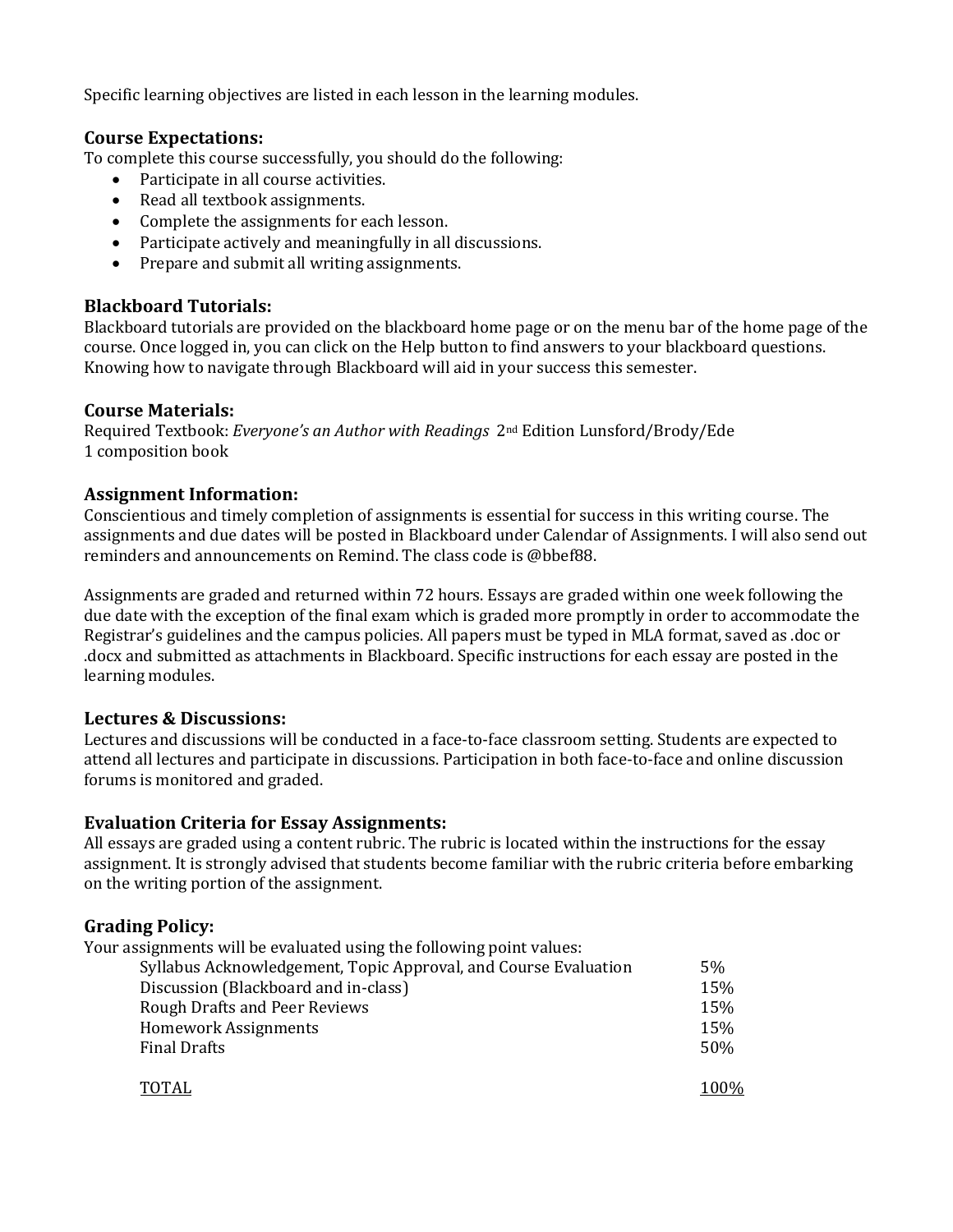Your weighted average will appear in the Weighted Average column in the blackboard Gradebook at all times. The percentage that appears in the Weighted Average column depicts your grade.

90-100: A 80-89: B 70-79: C 69 & Below: F

## **Late Work Policy:**

All assignments are due at the end of class on the due date (2:55 p.m.), unless otherwise posted on the assignment calendar or Blackboard. Assignments must be submitted on time to receive full credit. *Assignments* refers to all work that is submitted to the instructor. Students are to submit assignments on or before the stated due date and time. In addition to turning all final drafts in on Blackboard, students are also required to turn in a printed copy to the instructor by the due date. **Assignments submitted after the due date and time will only be accepted at the instructor's discretion and will incur a 10% deduction of the original grade for each day late** unless the student has been granted an extension (see below).

An extension for assignments may be given by the instructor. **In order to receive an extension, students must submit a written request to the instructor BEFORE the original due date of the assignment.** The request for the extension should include an acceptable reason that necessitates an extension; standard acceptable reasons include severe illness, family tragedy, and circumstances beyond the student's control. Emergency situations will be handled on an individual basis. Please note that being disorganized, not planning ahead, not having the correct textbook or computer software, or procrastination is not an acceptable excuse. Be aware that online technology is a very unpredictable tool and can disappoint at the most crucial times; therefore, waiting to submit and assignment within the hour that it is due is typically not a wise choice.

### **Technical Skills Required:**

In order to be successful in this course, students should minimally possess the following technical skills:

- 1. The ability to properly use email, attach documents to email, and open, download, and save attachments.
- 2. The ability to properly update personal computer settings.
- 3. The ability to properly use a word processing application.
- 4. The ability to properly print an electronic file to a printer.
- 5. The ability to properly submit assignments to Blackboard.
- 6. The ability to properly save documents in a .doc or .docx format and to save in multiple places, e.g. hard drive, Google Drive, flash drive, etc.
- 7. The ability to properly connect to a broadband internet system.
- 8. The ability to properly search for and locate information on the internet.

### **Computer Requirements:**

It is recommended that you use Internet Explorer, Google Chrome, or Firefox as a browser with the Blackboard LMS (learning management system). While students will have daily access to Chromebooks in class, it is recommended that you have access to a personal computer that has Windows XP SP3 or later or Mac OS X 10.3 or higher.

### **Withdrawal Policy:**

Once you complete the Syllabus Acknowledgement Quiz, you are considered in attendance, and the instructor will certify that you are part of the class. If you decide that you cannot complete the course, it is your responsibility to drop or withdraw with the registrar's office and the school counselor. Failure to do